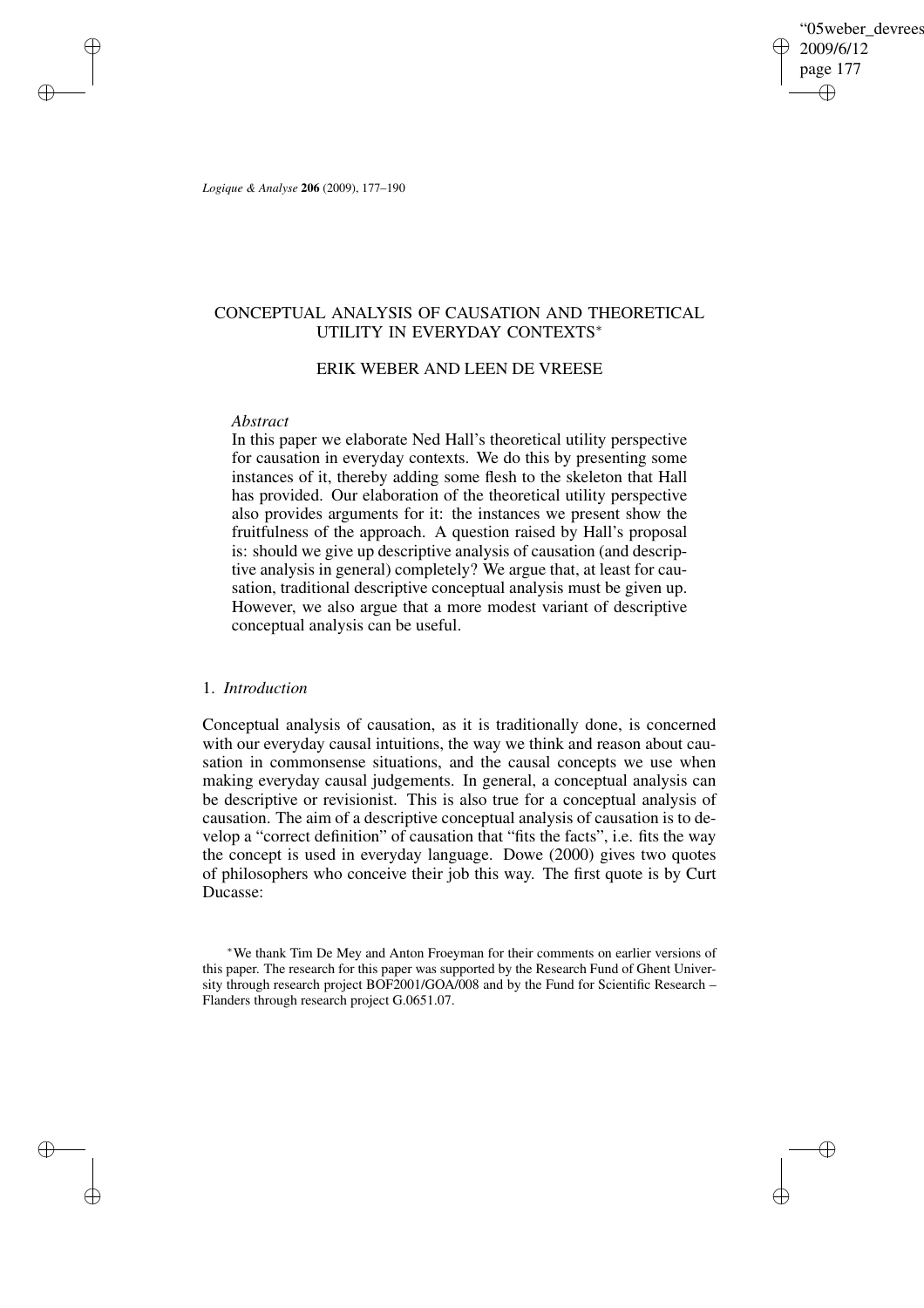'05weber devrees 2009/6/12 page 178 ✐ ✐

✐

✐

#### 178 ERIK WEBER AND LEEN DE VREESE

The problem of giving a 'correct' definition of the causal relation is that of making analytically explicit the meaning which the term 'cause' has in actual concrete phrases that our language intuition acknowledges as proper and typical cases of its use. (from Ducasse, 1926; quoted in Dowe, 2000, p. 2)

The second quote is by Hart and Honoré:

The ordinary man has a quite adequate mastery of various concepts within the field of their day-to-day use, but, along with this practical mastery goes a need for explicit statement and clarification of the principles involved in the use of these concepts (from Hart  $\&$ Honoré, 1985; quoted in Dowe, 2000, p. 3)

A revisionist conceptual analysis proposes changes to the way we use the word "cause". David Hume's analysis of causation is an example of revisionism: after rejecting the way we use the word in ordinary language on the grounds that this use is epistemologically suspect (necessary connections cannot be observed) he proposes to use "cause" in a different, acceptable way: cause  $=$  contiguity  $+$  time order  $+$  constant conjunction. Hume is well aware that this definition is not completely consistent with our daily intuitions; but it is free of epistemological problems and that justifies the revision.<sup>1</sup>

In De Vreese & Weber 2008 we have argued that revisionist conceptual analysis is problematic. A review of revisionist attempts shows that it is very difficult to be a revisionist in a non-arbitrary way. Revisionists have failed to provide good arguments for their revisions (sometimes they don't even try to give an argument).

What about descriptive conceptual analysis? Though Ned Hall practiced it himself till a couple of years ago (see e.g. Hall 2004) he has recently criticised the idea of descriptive conceptual analysis, which he characterizes as follows:

. . . the tradition that says that philosophers should focus attention on concepts of central philosophical interest, and pursue analyses of them by gathering up intuitions about hypothetical cases, gathering up a priori "platitudes" involving the given concept, and seeking

<sup>1</sup> According to the traditional interpretation of Hume, he denies that there are necessary connections in nature. According to the more recent "skeptical realist" interpretation, he does not deny the existence of necessary connections, but says that we cannot know anything about them. Both views warrant a revisionist attitude towards everyday causal language.

✐

✐

✐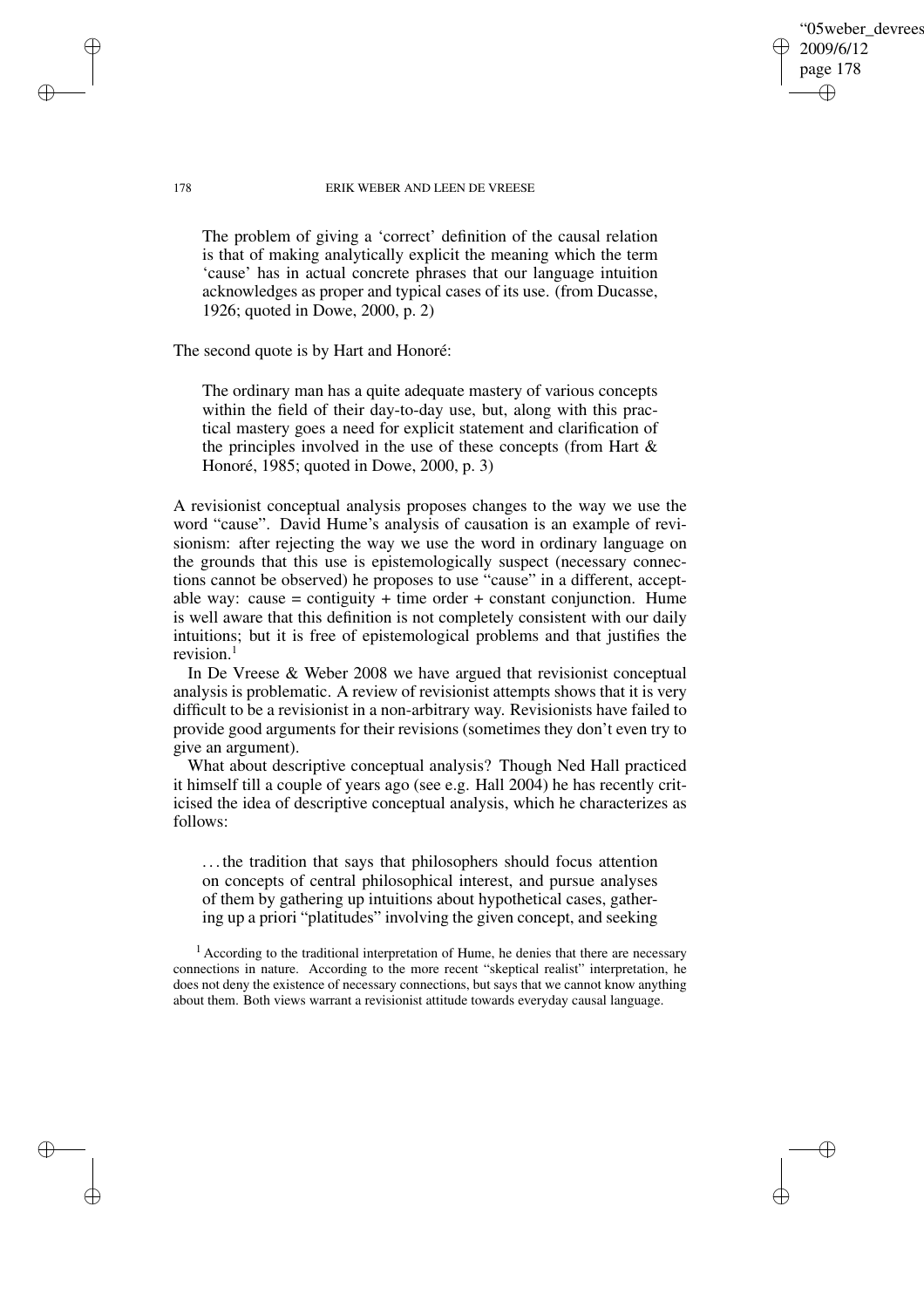# '05weber devrees 2009/6/12 page 179 ✐ ✐

✐

✐

a philosophical account of the concept that does the best job of systematizing all of this "data". (2006, p. 3)

✐

✐

✐

✐

In Hall's view, philosophy of causation is still almost completely in the grip of this tradition, while other areas of analytic philosophy have moved towards a more fruitful approach. He mentions the analyses of the concept of function in the philosophy of biology. According to Hall, these

. . . analyses earn their keep not by virtue of the way they fit the intuitive "data", but by virtue of their utility in explicating biological practice. (p. 3)

We think that most literature on function ascriptions in biology is still written in the old tradition which Hall wants to do away with. But we agree that a new approach which puts "an emphasis on theoretical utility as the prime desideratum for an account of causation" (p. 5) would be very fruitful. In some recent papers we have been engaged in analysing which causal concepts social scientists, biomedical scientists, engineers, physicists, etc. need in order to do good research. These analyses certainly fit into the "theoretical utility perspective" which Hall proposes (see De Vreese 2006 and Weber 2007 for details). However, these papers are about causation in the sciences, not about causation in everyday contexts. The first aim of this paper is to elaborate the "theoretical utility perspective" for causation in everyday contexts.<sup>2</sup> We do this by presenting some instances of it, thereby adding some flesh to the skeleton that Hall has provided. Our elaboration of the theoretical utility perspective also provides arguments for it: the instances we present show the fruitfulness of the approach. Our examples in Sections 2 till 4 will highlight — much more than Hall himself does in his brief paper — that the theoretical utility perspective is a promising direction (the title of Hall's 2006 paper is "Philosophy of Causation: Blind Alleys Exposed; Promising Directions Highlighted").

A further question raised by Hall's proposal is: should we give up descriptive analysis of causation (and descriptive analysis in general) completely? In other words: should the "theoretical utility perspective" be complementary to descriptive conceptual analysis, or should it replace it? Hall does not really argue that traditional conceptual analysis is a blind alley; he merely asserts this. The second aim of our paper is to argue that, at least for causation, traditional descriptive conceptual analysis must be given up. However,

<sup>2</sup> With "causation in everyday contexts" we refer to causal talk outside scientific research. This is a very wide domain, as will become clear in our examples.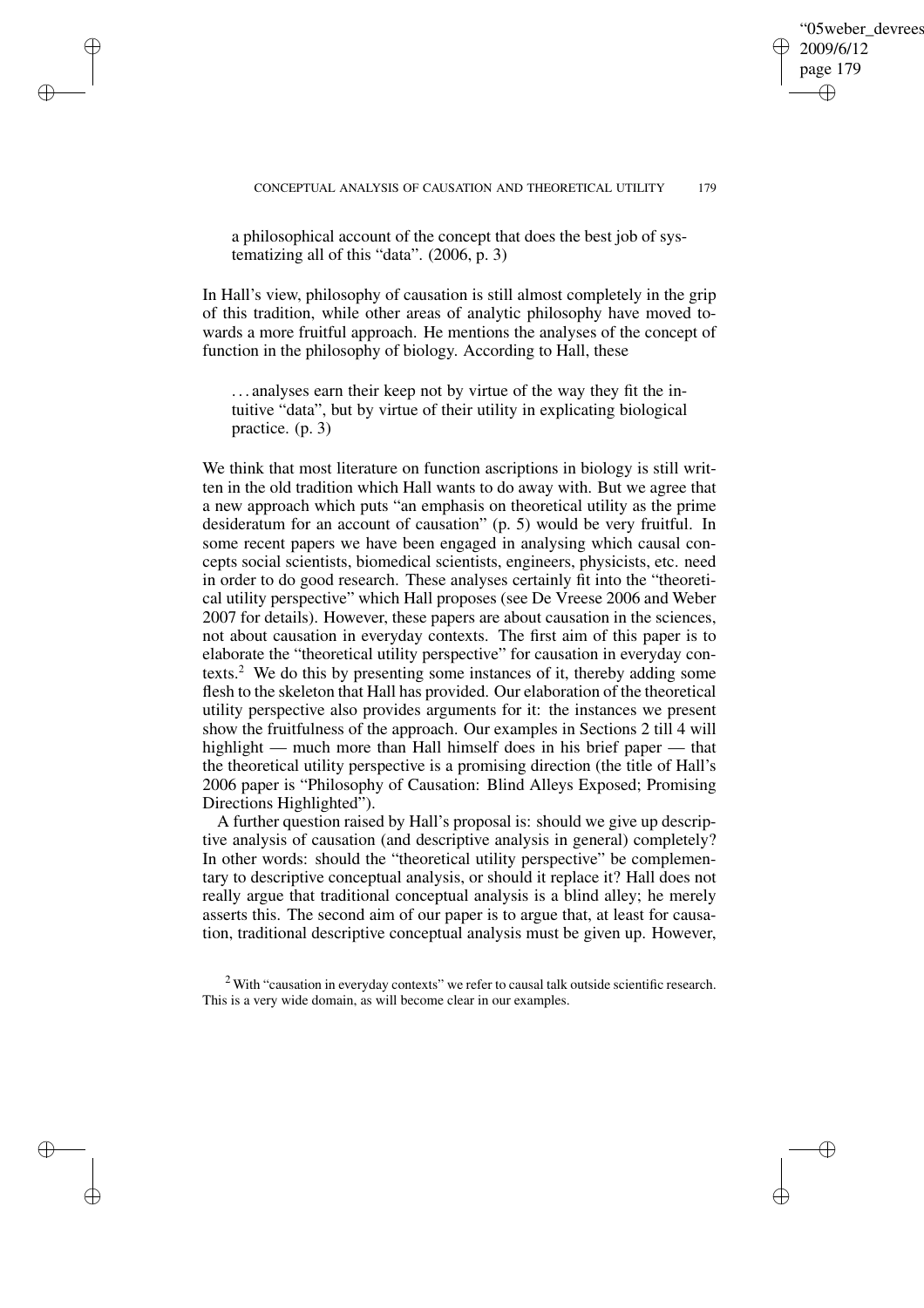'05weber devrees 2009/6/12 page 180 ✐ ✐

✐

✐

180 ERIK WEBER AND LEEN DE VREESE

we will also argue that a more modest variant of descriptive conceptual analysis can be useful. These arguments will be elaborated in Sections 5 and 6. Section 7 will contain our final conclusions.

# 2. *Causation in the courtroom*

2.1 Consider judge J who is confronted with the following case:

In breach of a statute forbidding the sale to an infant under the age of 16 of dangerous weapons, the defendant sold an air rifle and ammunition to a boy of 13. The boy's mother told the boy to return the weapon to the defendant and get a refund: on the defendant's refusal to take the rifle back, the boy's mother took it from the boy and hid it. Six months later the boy found it and allowed a playmate to use it, who shot and accidentally wounded the plaintiff, destroying the sight of one eye. (Example taken from Lehmann et al., 2006, pp. 286)

Judge J rules that the playmate's playing with the gun is the most proximate cause of the injuries, and therefore holds the playmate legally responsible. The judge admits that the selling of the gun to the boy and the mother's inadequate reaction are also causes, but they are more remote. So he decides that the seller and the mother are not legally responsible and should not be punished.

There are several explanation-seeking questions one might ask about this case. For instance, one can ask why the mother and the seller were acquitted, while the playmate was found guilty. The answer is that the judge used a proximity criterion. We can also ask why all three of them were accused and brought to trial. The answer then is that there is a certain type of causal relation (counterfactual dependence) between the acts of the accused and the victim's wounds. So a counterfactual concept of causation is, in this case, "theoretically useful", in the sense that it helps to answer why-questions (it is helpful in constructing explanations).

2.2 Our second example is also taken from Lehman et al. (2006):

For instance, a truck driver transporting toxic substances has an accident and the toxic substances are spilled on the road. Subsequently, the toxic substances drain through the soil into a groundwater reservoir, thereby polluting the water and creating damage to a nearby village's water supply. Despite the clear factual connection

✐

✐

✐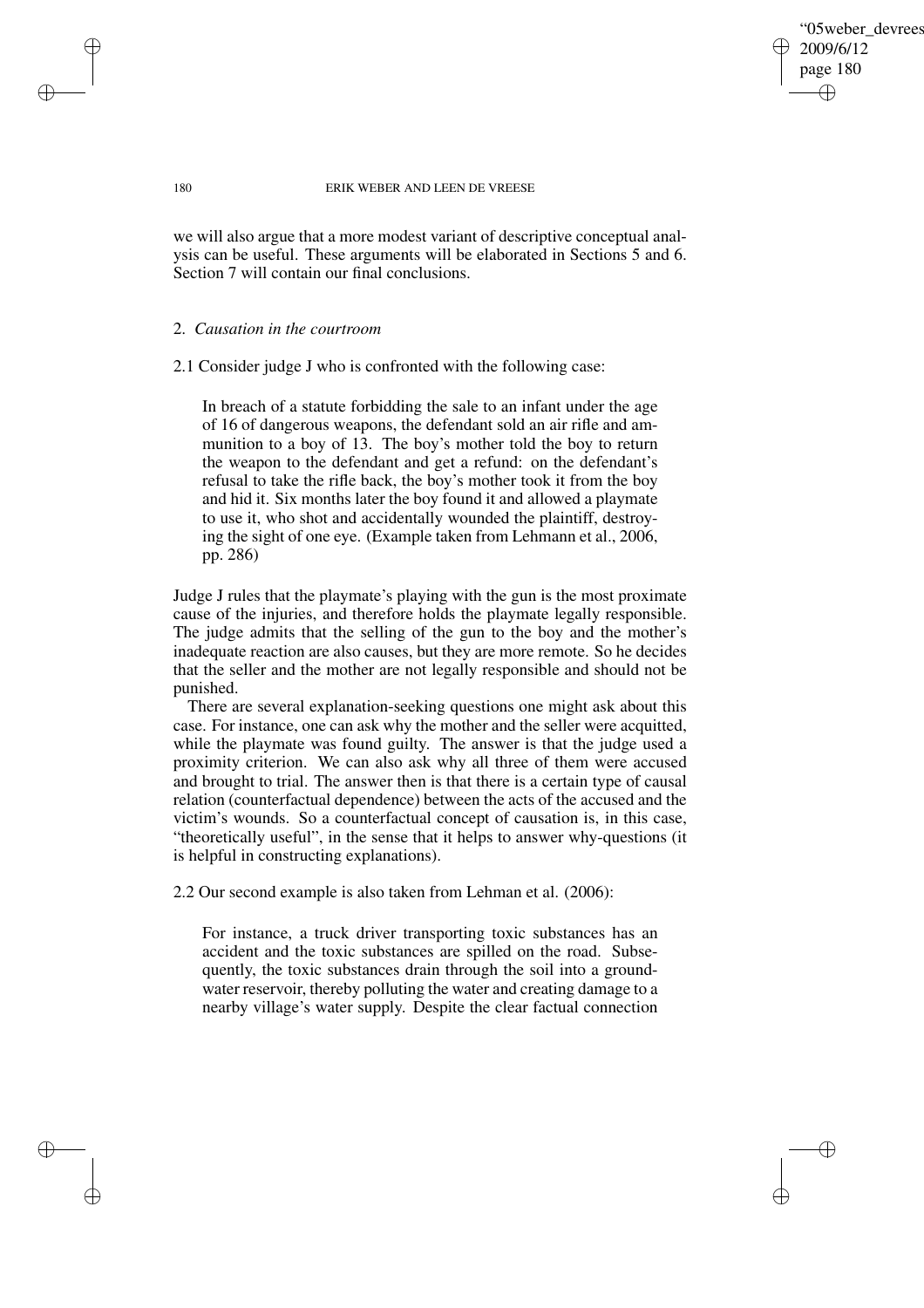✐

✐

between the truck driver's conduct and the polluting of the water, from a legal causal perspective one may argue that the truck driver did not cause the polluting, because he had no means of foreseeing that there was a groundwater reservoir right at the place where the accident took place. (p. 281)

✐

✐

✐

✐

Again, we can ask several why-questions about such a case. If we want to explain why the truck driver was accused, a counterfactual notion of causation is certainly useful: there is a counterfactual dependence of the damage on the accident. If we want to explain why the truck driver was acquitted, we have to mention the fact that — according to the judge — the driver could not foresee the damage and thus had no reason to be extra careful. If the truck driver respected the speed limits and kept enough distance, he has behaved as he was supposed to behave. In legal discourse, the term "legal cause" is often used to denote a "factual" cause that satisfies whatever additional criterion one considers necessary for declaring someone guilty (this is also done on the quote above). Again, the counterfactual conception is theoretically useful in the context of explanations of juridical outcomes.

2.3 Till now, we have provided examples which show the fruitfulness of a counterfactual definition of causation. In order to extend this to other conceptions, let us look at cases where there is a causal mechanism but no counterfactual dependence (because there is simultaneous overdetermination). Ned Hall gives examples of such cases. Suppose that Billy and Suzy are engaged in a competition to see who can shatter a target bottle first. Suppose further that Suzy throws her rock a split second before Billy. Suzy's throw is spatiotemporally connected to the shattering in the right way, but Billy's is not:

Suzy's throw is a cause of the shattering, but Billy's is not. Indeed, every one of the events that constitute the trajectory of Suzy's rock on its way to the bottle is a cause of the shattering. But the shattering depends on none of these events, since had they not occurred the bottle would have scattered anyway, thanks to Billy's expert throw. (2004, p. 235)

Let us adapt the example a bit so that we can let a judge come in. We assume that Billy and Suzy are throwing rocks at a window of a building. Suzy's throw is spatiotemporally connected to the shattering of the window, Billy's throw is not. If the judge acquits both, this can be understood by the fact that he uses a counterfactual theory of causation (i.e. he thinks that no one can be guilty unless there is a counterfactual connection). If the judge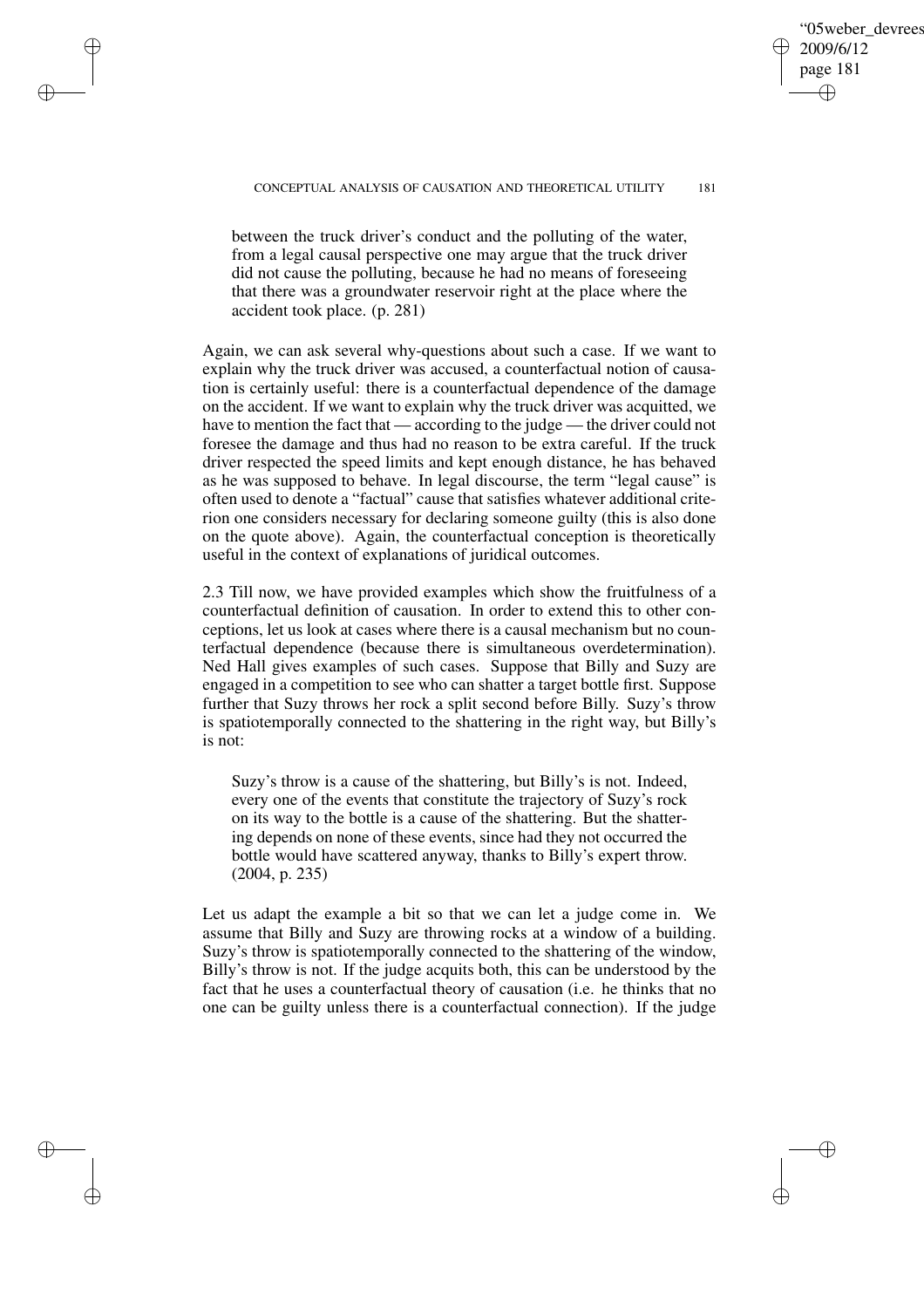'05weber\_devrees 2009/6/12 page 182 ✐ ✐

✐

✐

#### 182 ERIK WEBER AND LEEN DE VREESE

condemns Suzy and acquits Billy, this can be understood from the point of view of a causal mechanical conception of causation. If the judge condemns both, this can be understood if we assume that he uses a probabilistic notion of causation (if two people throw a rock at a window, the chance that it shatters is bigger than if only one person throws a rock). The three concepts are theoretically useful, because we can use them to explain differences in outcomes.

# 3. *Blaming people*

Let us now leave the courtroom and turn to moral judgments in everyday contexts (more specifically: blaming people for something that they have done or not done). In this section, we will borrow and adapt some examples of Longworth (2006). Longworth's paper is a classical descriptive conceptual analysis, which is sympathetic to, but also exposes some problems for, Ned Hall's dualism (as developed and defended in Hall 2004). Longworth uses a whole series of examples, including the following:

Gardener: My plants died when I was away on vacation. If my gardener had watered them, as he was supposed to have done, they would not have died. (p. 50)

Queen Elizabeth: My plants died when I was away on vacation. If Queen Elizabeth had watered them, they would not have died. (p. 61)

Consider the following adaptations of the examples:

My plants died when I was away on vacation. If my gardener had watered them, as he was supposed to have done, they would not have died. So I blame him for this: I hold him morally responsible for the death of my plants.

My plants died when I was away on vacation. If Queen Elizabeth had watered them, they would not have died. But I don't blame her for this: I don't consider her morally responsible for the death of my plants.

These examples show that we do not attribute moral responsibility on the basis of causal relations alone. There is an additional requirement: the behaviour should violate some norm or expectation. However, causation is certainly important: we will not hold our gardener morally responsible for events that happened during our vacation which are not causally connected

✐

✐

✐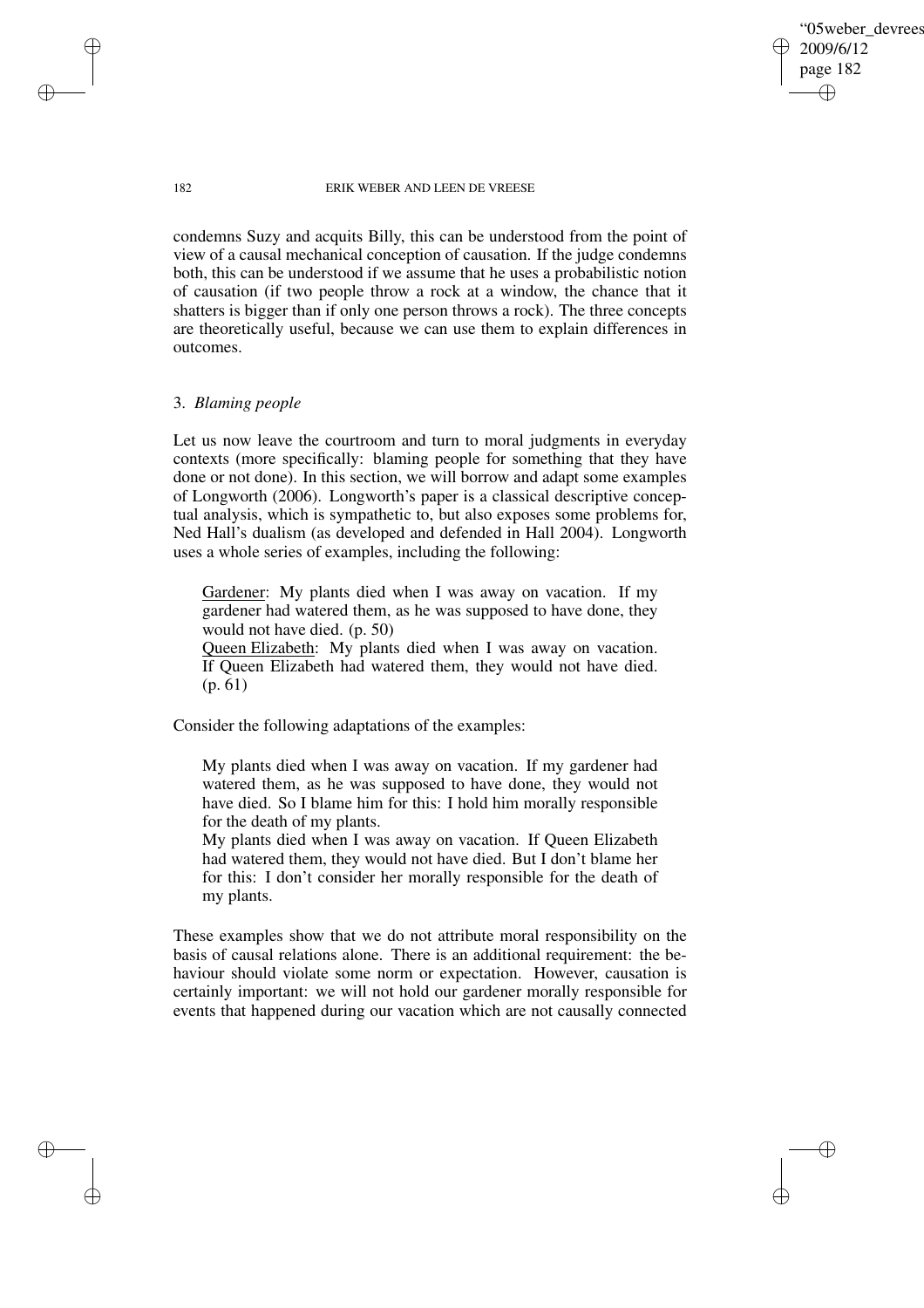✐

✐

### CONCEPTUAL ANALYSIS OF CAUSATION AND THEORETICAL UTILITY 183

to his misbehaviour. So having a well-defined concept of causation helps us to understand why we blame people for some events, but not for others.

4. *War games*

✐

✐

✐

✐

According to Ned Hall (2004), causation "understood as a relation between events" comes in at least two basic and fundamental different varieties:

Events can stand in one kind of causal relation — *dependence* for the explication of which the counterfactual analysis is perfectly suited [namely, had c not occurred, e would not have occurred]  $(\dots)$ . And they can stand in an entirely different kind of causal relation — *production* — which requires an entirely different kind of causal analysis [namely, c produces e]  $(\dots)$ . (2004, p. 226, cf. pp. 252– 257; emphasis added)

If we put this view into a definition of causation, we get:

C causes E if and only if [(E counterfactually depends on C) or (there is a causal mechanism by which C produces E)].

The following example is used by Hall as a case where only dependence is required:

Suzy and Billy have grown up, just in time to get involved in World War III. Suzy is piloting a bomber on a mission to blow up an enemy target, and Billy is piloting a fighter as her lone escort. Along comes an enemy fighter plane, piloted by Enemy. Sharp-eyed Billy spots Enemy, zooms in, pulls the trigger, and Enemy's plane goes down in flames. Suzy's mission is undisturbed, and the bombing takes place as planned. If Billy hadn't pulled the trigger, Enemy would have eluded him and shot down Suzy, and the bombing would not have happened. (2004, p. 241)

Billy's pulling the trigger *did not produce* the bombing, rather it neutralized a state-of-affairs that would have prevented the effect from occurring. The occurrence of the bombing *was dependent* on Billy's pulling the trigger, but not produced by it. In this example, the effect counterfactually depends on the cause, but there is no mechanism linking cause and effect.

In other cases there is a causal mechanism but no counterfactual dependence (cf. the rock throwing example in Section 2.3). An important aspect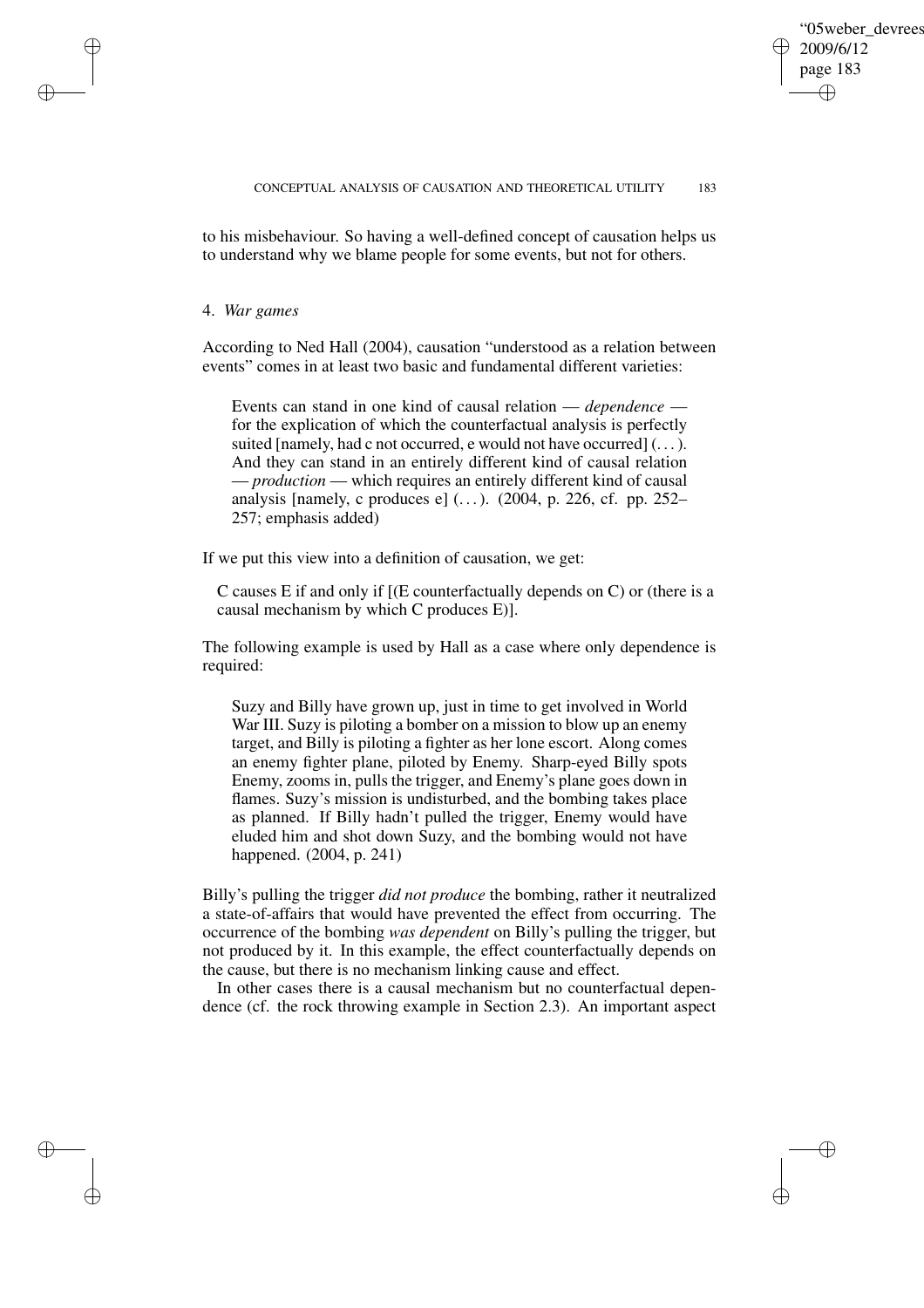'05weber devrees 2009/6/12 page 184 ✐ ✐

✐

✐

#### 184 ERIK WEBER AND LEEN DE VREESE

of Hall's view is that in typical cases of causation, both relations are present and production and dependence coincide (ibid., p. 254, p. 265). So, though the relations are conceptually distinct, in the actual world their extensions overlap in most cases. Atypical cases of causation occur where there is a production relation without counterfactual dependence (e.g. overdetermination) or where there is a relation of counterfactual dependence without a production relation (e.g. double prevention).

The example that we will use here is a counterexample which Hall gives to his own theory:

[T]here are certain kinds of cases that we have some inclination to call cases of causation, but that also elude classification in terms of production or dependence. Here is an example, a slight variation on the story of Billy, Suzy and Enemy: This time, there is a second fighter plane escorting Suzy. Billy shoots down Enemy exactly as before, but if he hadn't, the second escort would have. (ibid., p. 271)

This example is an instance of preempted double prevention; in this case it is no longer true that the bombing wouldn't have happened if Billy hadn't pulled the trigger. Hall admits that one will nonetheless be inclined to grant Billy some causal responsibility for the success of the bombing, just as when there was no second escort. Hall sees this as "a piece of unfinished business that affects my account of causation" (ibid., p. 272).

Let us consider a group of air strike planners, who have to decide on the number of escorts on future bombing raids. If these experts claim that the presence of Second Escort contributed to the success of Suzy's raid, this can be understood from a probabilistic view of causation. They might even have evidence for it like the following. They ask a group of experienced army pilots to simulate some fights (like they would do during ordinary training sessions). First, we have 500 control trials in which there is only a pilot playing the role of Suzy, and one playing the role of Enemy. Suzy is virtually shot down 450 times before she can drop her bomb (so her success rate is 10%). Then we have a first set of 500 experimental trials, with a Billy-pilot also present. Enemy is shot down in time 450 times. He shoots at Suzy only 50 times, and succeeds in shooting her down 45 times. Suzy's success rate is much higher now: 91%. In the second series of 500 experimental trials we also add Second Escort. Billy misses Enemy 50 times, Second Escort shoots 50 times and misses 5 times. Enemy shoots only 5 times, and doesn't miss. Suzy's success rate is 99%. If we assume that the pilots are assigned randomly to the different trials and roles, this experiment is good evidence for the claim that the presence of Second Escort is a positive probabilistic cause of Suzy's success rate (the same goes for Billy's presence).

✐

✐

✐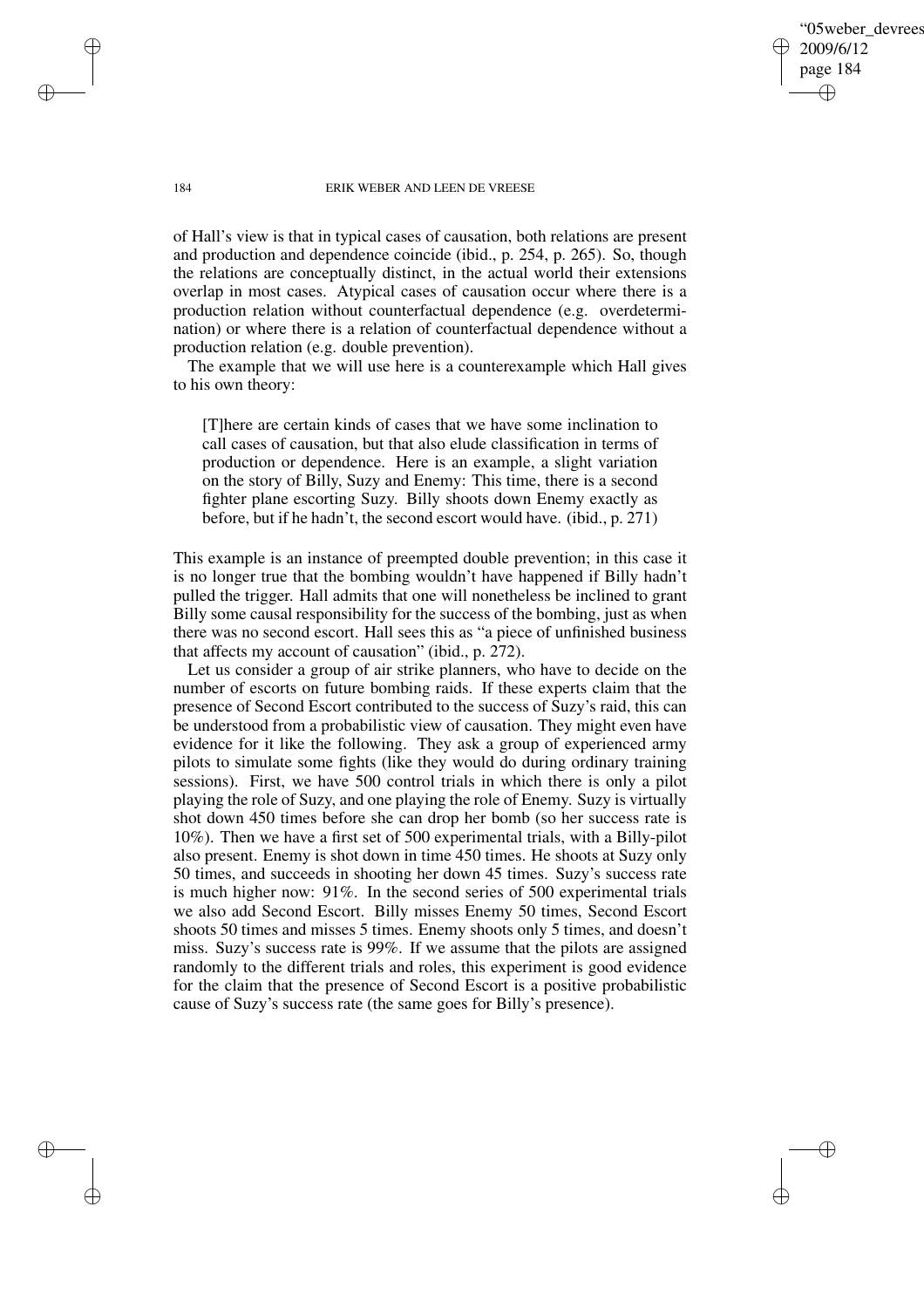# '05weber devrees 2009/6/12 page 185 ✐ ✐

✐

✐

#### CONCEPTUAL ANALYSIS OF CAUSATION AND THEORETICAL UTILITY 185

Though the example is fictitious, we can find many real-life cases in which people make decisions about policy: politicians and economic agents make them all the time. Well-defined concepts of causation can help us to understand the decisions that are made: in order to understand the decisions, we have to know how they use "cause" and related terms. The philosophical concepts of causation can function here as analytic tools.

# 5. *Giving up traditional descriptive conceptual analysis*

✐

✐

✐

✐

In the previous sections, we analysed the use of the concept of "cause" in different everyday (non-scientific) contexts. We learned that the use and the interpretation of "cause" differ in different contexts. The moral, legal, policy,. . . contexts in which one has to decide about which factor is to be labelled as the cause influence themselves the depicted interpretation of the term "cause". In other words, the everyday meaning of the term "cause" is highly contextual. Sometimes, the underlying concept guiding our deliberation is the same (e.g. a counterfactual interpretation of "cause" in case of the legal and moral examples), but different additional criteria are used to select one factor from a constellation of causes as *the* cause (e.g. a proximity criterion in the case of legislation versus a normative criterion in the case of decisions on moral blame). In other cases, (also) the underlying interpretation of the notion of "cause" differs (e.g. a probabilistic concept of "cause" in the case of policy decision versus the counterfactual concept in the moral and legal case). To systematize our everyday causal talk completely — as we should be able to do according to the traditional goals of a descriptive conceptual analysis — seems highly problematic given the influence of very different everyday contexts in which the term "cause" is used.

Hence, we will argue that traditional descriptive conceptual analysis must be given up. Actually, John Stuart Mill gave the basis of an argument against such a conceptual analysis before it was even invented by analytic philosophers. Mill defines causation as constant conjunction plus temporal priority:

To certain facts, certain facts always do, and, as we believe, will continue to, succeed. The invariable antecedent is termed the cause; the invariable consequent, the effect. (1973, p. 327)

Mill adds a criterion (unconditionality of the constant conjunction) to make sure that non-simultaneous effects of a common cause (e.g. day and night) do not come out as cause-effect pairs. Mill is also aware that in most cases there is not a single antecedent: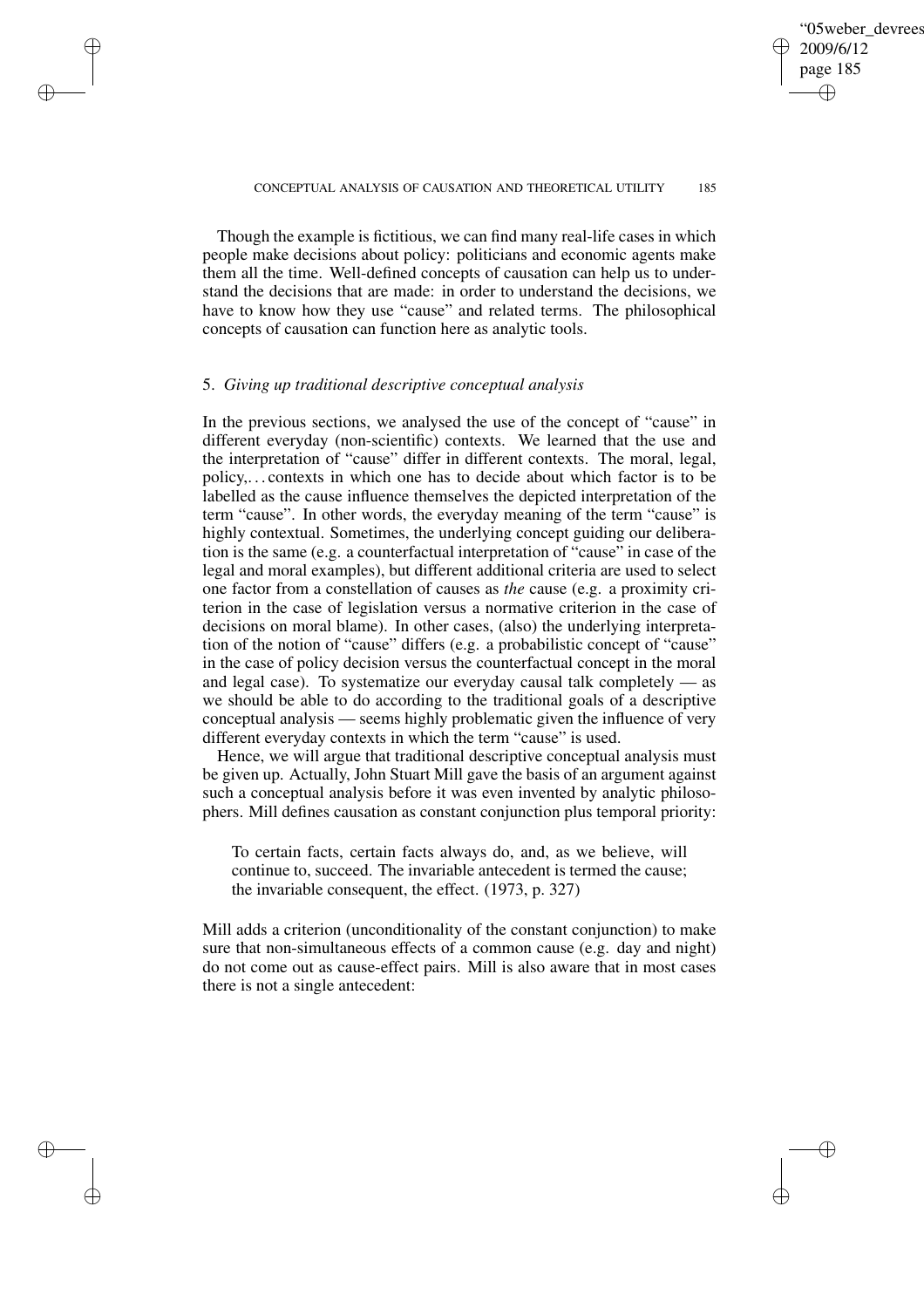'05weber devrees 2009/6/12 page 186 ✐ ✐

✐

✐

#### 186 ERIK WEBER AND LEEN DE VREESE

It is seldom, if ever, between a consequent and a single antecedent, that this invariable sequence subsists. It is usually between a consequent and the sum of several antecedents; the occurrence of all of them being requisite to produce, that is, to be certain of being followed by, the consequent. (1973, p. 327)

Note that Mill requires non-redundancy: each of the antecedents is required to produce the cause; if you leave one out, there is no invariable succession anymore (cf. Mackie's INUS conditions (1974)).

Finally, Mill insists on calling the complete set of antecedents the cause:

In such cases it is very common to single one only of the antecedents under de denomination of Cause, calling the others merely Conditions. (1973, p. 327).

The real Cause, is the whole of these antecedents; and we have philosophically speaking, no right to give the name of cause to one of them, exclusively of the others (1973, p. 328).

In Mill's view, singling out one of the antecedents as the cause (and thus distinguishing the cause from mere conditions) may be useful in everyday life, but we should not do that in philosophical treatises, nor in scientific investigations of nature. This latter point is not important. What is important here is that we single out certain antecedents as cause. John Mackie also stresses this phenomenon of singling out:

And there is no doubt that we tend to be a bit selective, to be more ready to call some kinds of factors causes rather than others. There are no firm rules governing this selection, but there are some fairly systematic tendencies. (1974, p. 34)

For example, in the case of the gardener and Queen Elizabeth, all of the following antecedents are parts of the cause of the death of my plants: my plants need water to survive, the earth of my plants dried out during my vacation, it did not rain during my vacation, I did not water my plants since I was not at home, the gardener did not water my plants during my vacation although I told him to do it, Queen Elizabeth did not come over to water my plants, nobody else came to water my plants,. . . Although all these antecedents together resulted in the death of my plants, and the effect is counterfactually dependent on all of these antecedents, we are inclined to single out the gardener's negligence as the cause of the death of my plants, since he was the one who was supposed to water my plants (the additional normative criterion).

✐

✐

✐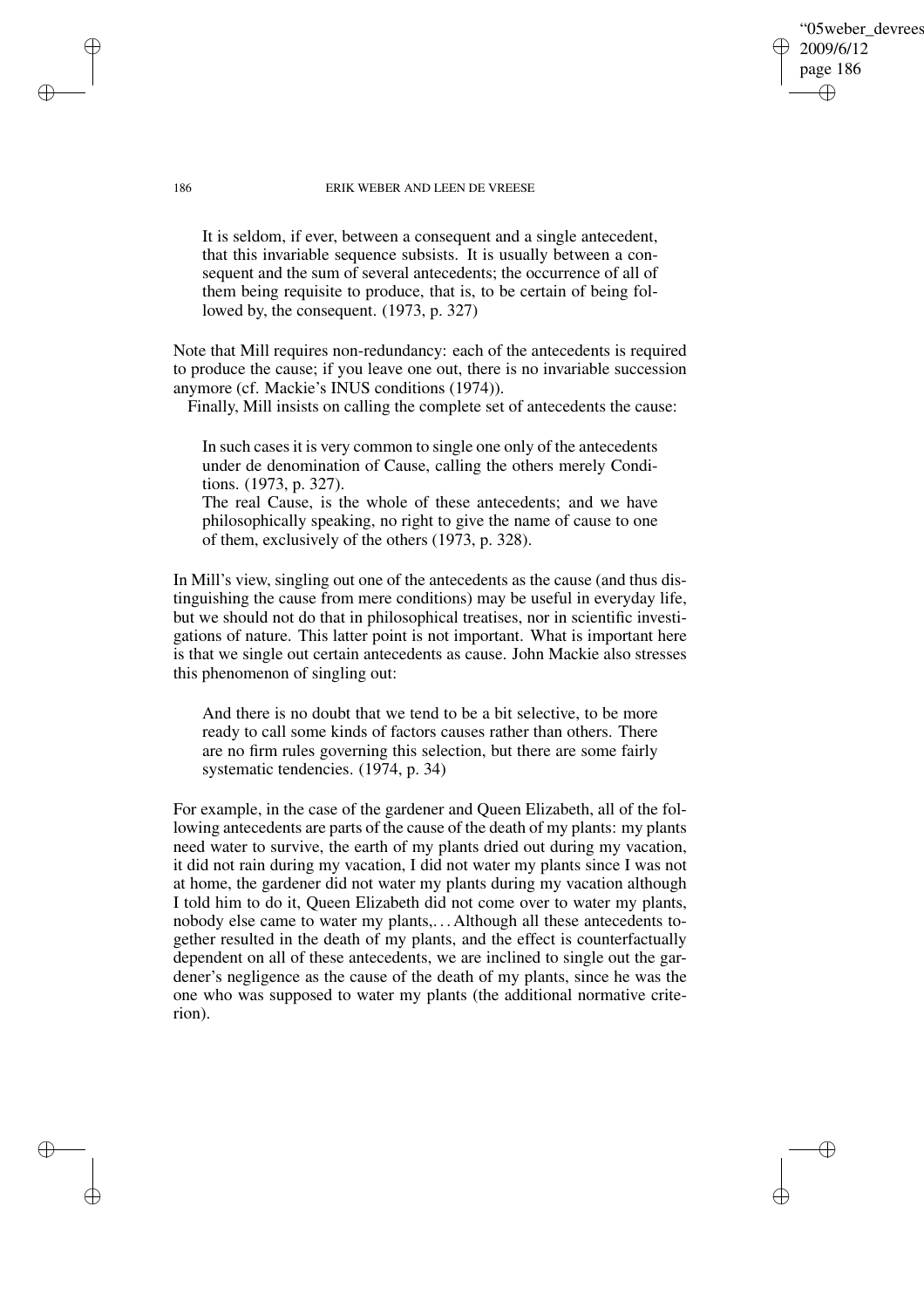# '05weber devrees 2009/6/12 page 187 ✐ ✐

✐

✐

The problem is not that this selection occurs in everyday causal talk. But for a traditional descriptive analysis to succeed there should be firm rules for this selection. Suppose that we accept, for the sake of argument, that nothing is called a cause unless it is an INUS condition of its effect. A descriptive conceptual analysis can only cope with selection if it contains a set of strict selection rules, e.g.:

✐

✐

✐

✐

American defence lawyers in defending their clients always use selection criterion X to single out causes from the set of INUS conditions. Belgian judges in writing their sentences always use selection criterion Y to single out causes from the set of INUS conditions.

Without a complete set of rules like this (covering all types of persons and contexts) a descriptive conceptual analysis cannot do what it promises to do. Moreover, also for the selection of a basic concept of "cause" depending on the context of use (e.g. a probabilistic or a counterfactual interpretation of "cause"), there does not seem to be firm rules. Our use of the word "cause" varies in a complex and subtle way. Even if it can be systematised (this is not certain: there might be no rules at all, just chaotic behaviour) the system will be very complex, and thus very difficult to construct.

Consequently, the instances we have provided in Section 2 till 4 seem to show that Hall's "theoretical utility perspective" provides the only possible way to analyse "cause" in everyday contexts. An important characteristic, which the cases have in common, is that the philosophical analyses of the concepts of causation are also the analysis of *something else*: a moral claim, a legal claim, a policy decision, . . . Given that the context of use is of crucial importance for the selection of the applied concept of "cause" and for the selection of *the* cause from a series of antecedent conditions of the effect, we are not able to abstract from these concrete contexts of use. Hence, we are unable to provide the results of a generalizing descriptive analysis stipulating the sufficient conditions for the meaning of "cause" in any everyday context.

As becomes clear from De Vreese (2006) and Weber (2007), the same holds true for the use of the notion of "cause" in the sciences. Also in a scientific research context, the meaning of the notion of "cause" cannot be separated from its use in a certain scientific context with its specific goals and methodologies. In conclusion, analysing causation from a "theoretical utility perspective" seems to us the most fruitful, making clear how the notion of "cause" gets different useful interpretations in different contexts of practice.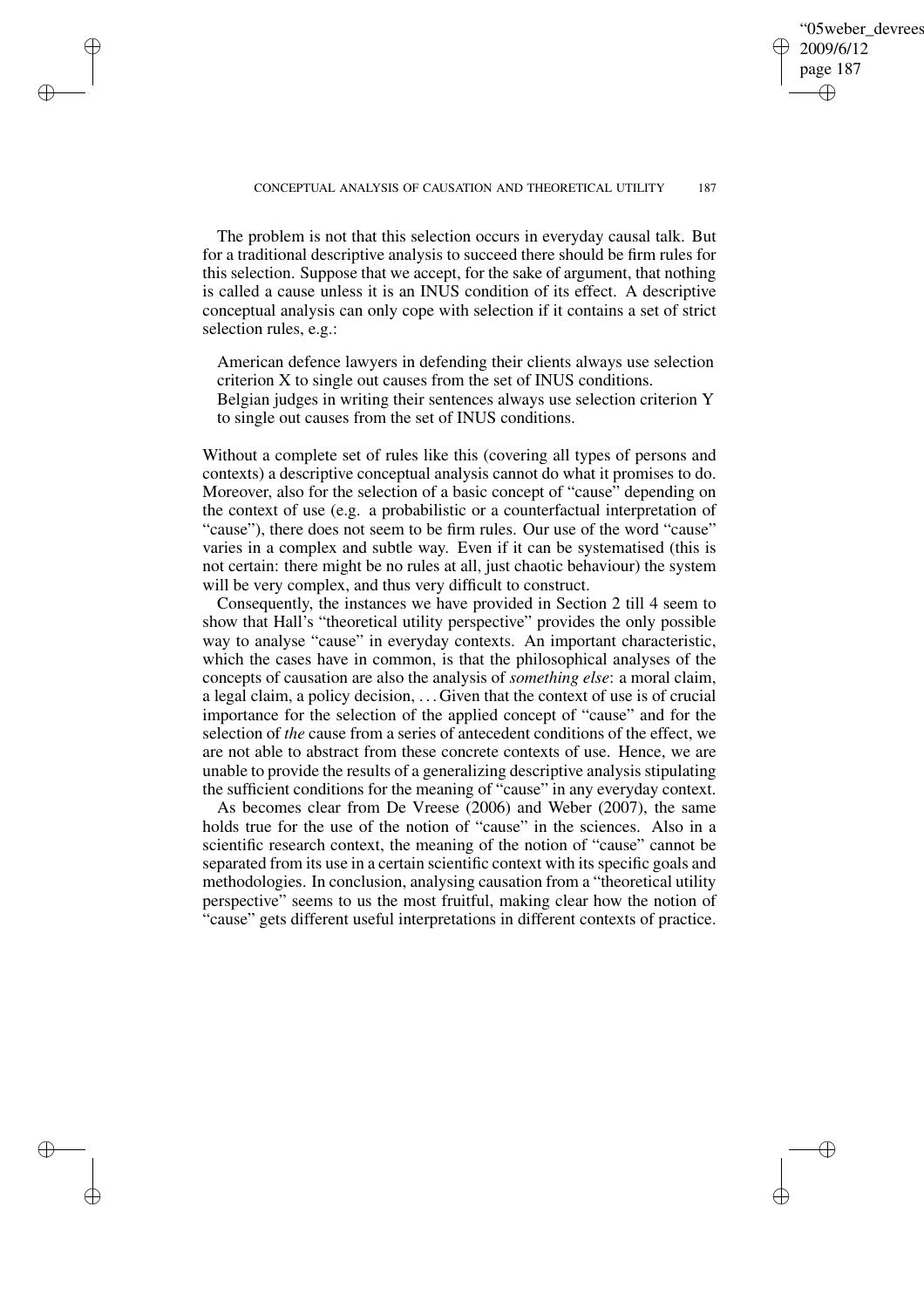# '05weber devrees 2009/6/12 page 188 ✐ ✐

✐

✐

#### 188 ERIK WEBER AND LEEN DE VREESE

# 6. *Completely giving up descriptive analysis?*

Is the inevitable consequence that descriptive conceptual analysis should be completely given up? It is if one requires from such an analysis that it provides sufficient conditions. However, if philosophers want to stick to descriptive conceptual analysis, they can give up the biconditional. Instead of trying to give a set of jointly sufficient conditions, they should then try to find necessary conditions. This is how Mackie conceives of his INUS account of causation. If we apply this to Hall's dualistic conceptual analysis, the result is this:

If C causes E, then [(E counterfactually depends on C) or (there is a causal mechanism by which C produces E)].

The aleatory nature of causal attributions in everyday contexts does not preclude such an analysis. It is strange that analytic philosophers (even Ned Hall) have struggled so long to do the (sheer) impossible, instead of settling for the more modest aim.

Given that a more modest type of descriptive conceptual analysis is possible, the question is whether it is worthwhile. We think the answer is positive, for two reasons. First, the modest kind of descriptive conceptual analysis can explain and predict certain aspects of our causal talk: it can explain why (in some cases) and predict when (if certain initial conditions are satisfied) we will *not* call one event a cause of another. It gives us a partial grip on the principles involved in ordinary causal talk. The second reason is that this kind of analysis leads to the development of new causal concepts in order to account for counterexamples which available concepts face<sup>3</sup>. Recall the example of pre-empted double prevention that we used in Section 4:

[T]here are certain kinds of cases that we have some inclination to call cases of causation, but that also elude classification in terms of production or dependence. Here is an example, a slight variation on the story of Billy, Suzy and Enemy: This time, there is a second fighter plane escorting Suzy. Billy shoots down Enemy exactly as before, but if he hadn't, the second escort would have. (Hall 2004, p. 271)

✐

✐

✐

<sup>&</sup>lt;sup>3</sup> Although it might be very hard to distinguish between counterexamples that should be accounted for by reference to an additional criterion used for causal attribution on the basis of a known causal concept, and counterexamples that should be accounted for by reference to a new causal concept used for causal attribution.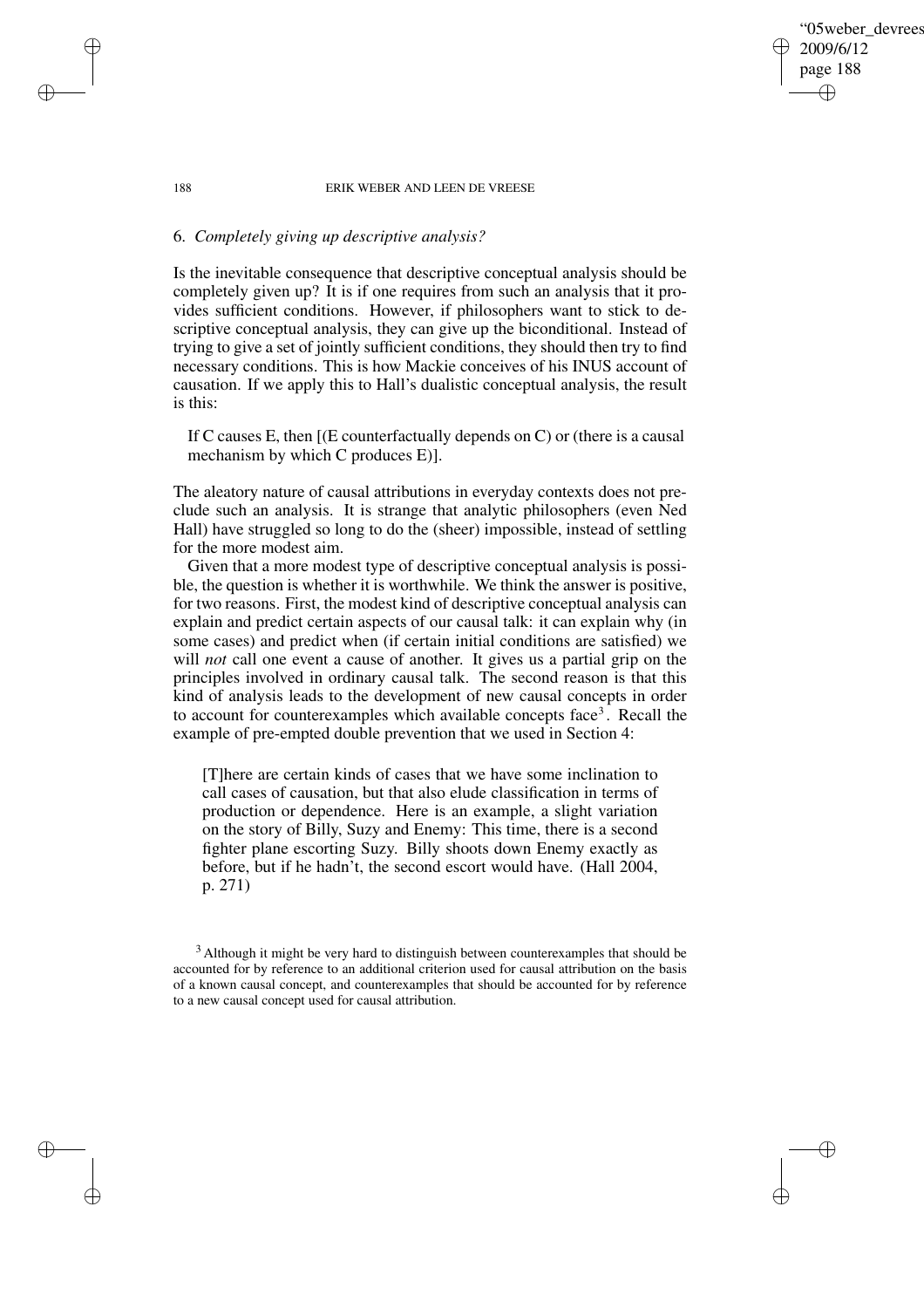✐

✐

For a descriptive conceptual analyst involved in an attempt to find necessary conditions for causation, this counterexample constitutes a challenge which might only be met by developing a third concept which either complements or replaces Hall's two concepts. This additional concept can turn out to be theoretically useful. In other words: descriptive conceptual analysis can have a heuristic value. As long as one does not make it too ambitious (by desiring completeness) there is no harm in it.

# 7. *Conclusion*

✐

✐

✐

✐

In this paper we have elaborated Ned Hall's theoretical utility perspective for causation in everyday contexts. We have presented instances of it, showing how various concepts of causation can help us to explain how people make causal attributions (in the context of practical decisions, condemning people, assigning responsibility to people). What the cases discussed in Sections 2–4 have in common, is that the philosophical analyses of the concepts of causation are at the same time the analysis of *something else*: a moral claim, a legal claim, a policy decision, . . . Given that the context of use is of crucial importance for the selection of the applied concept of "cause" and for the selection of *the* cause from a series of antecedent conditions of the effect, we are not able to abstract from these concrete contexts of use in order to give a generalizing descriptive analysis of the meaning of "cause" in any everyday context. Because of this characteristic, we have argued that traditional descriptive conceptual analysis is no viable option. However, in the final section we have argued that a modest variant of descriptive conceptual analysis, which does not aim at completeness, can be heuristically useful. It can also have a "negative" explanatory and predictive value with respect to everyday causal attributions.

> Centre for Logic and Philosophy of Science Ghent University (UGent) Blandijnberg 2 B-9000 Gent Belgium E-mail: Erik.Weber@UGent.be Leen.DeVreese@UGent.be